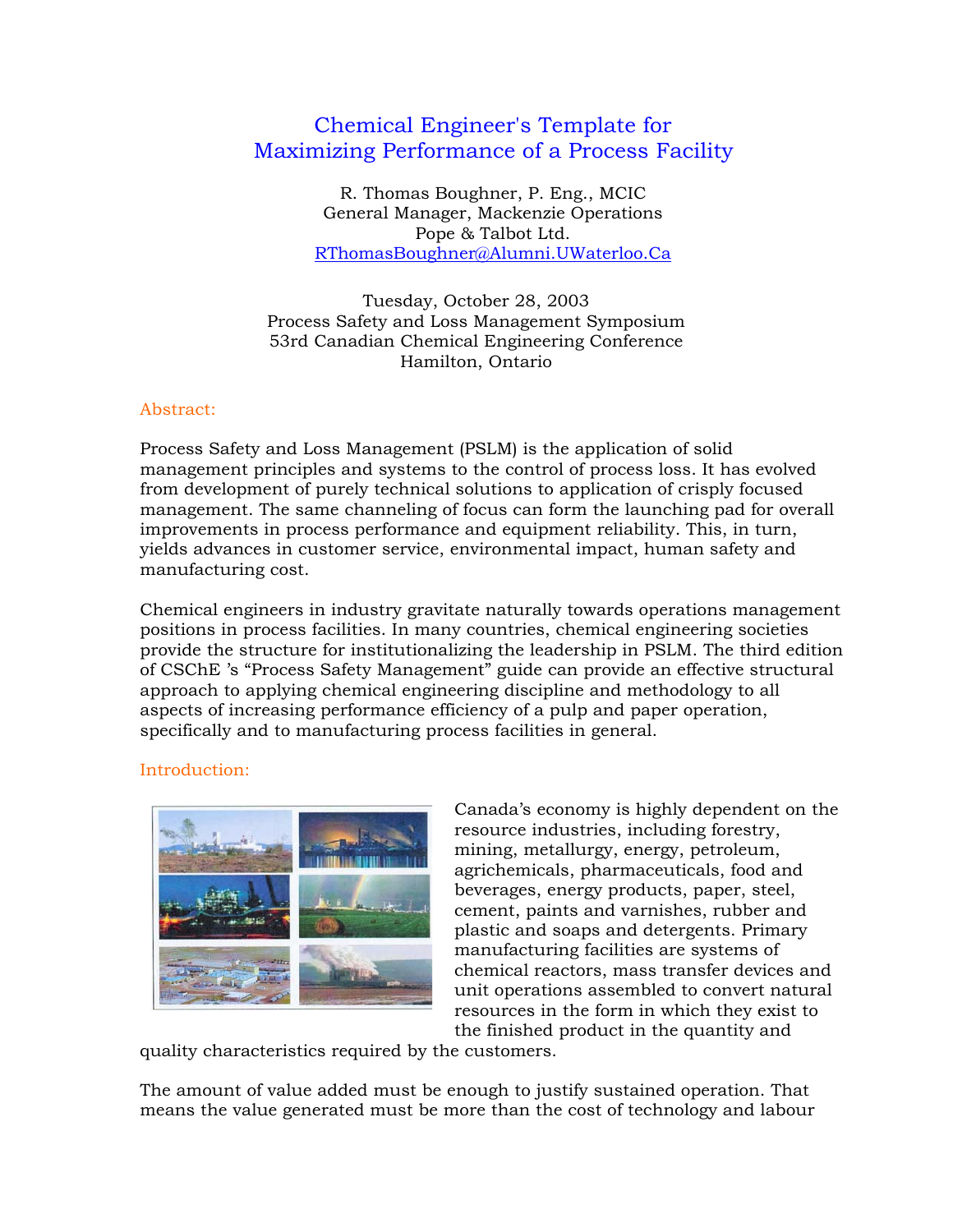and generate enough return to the owners to attract their ongoing investment. From the human standpoint, an employee's only assurance of long-term employment is to work for a profitable employer.

## The Performance Tree:



Achieving top performance from a process operation takes human creativity and energy; it takes management and it takes leadership. There are some fundamental indicators of the success of such as facility. These are shown is this tree diagram. Three of them are so universally recognized as to be subjects of respective ISO standards: quality (9000), environment (14000) and safety (18000). The other universally recognized prime indicator of operational effectiveness is manufacturing cost. Notice that

these four criteria are all shown as branches on the tree. That is because they really are all the outcomes of some even more fundamental considerations as shown on the tree diagram; they are shown as branches. There are considerations that are even more fundamental.

What fourteen years as plant manager has taught me about factors that drive performance has evolved. What began as a numeric table of key performance indicators was supplemented with verbal characterization of all aspects of exceptional performance and finally the "Performance Tree" graphic representation. The tree characterization is particularly insightful because although all aspects are important, some are prerequisites for others. Branches cannot be held in place without a tall and strong trunk and a firmly established stump and root system. I've seen improvement teams burn themselves out on cost reduction, for example, without looking at the impact of decreased equipment reliability, current or future. They prune the limbs without fertilizing the root.

At face value, Process Safety Management involves the application of management principles and systems to the identification, understanding and control of process hazards to prevent process-related injuries and accidents. As you dig into it, you will see it is more than simply chemical safety. More generally, it is a guide to applying chemical engineering discipline and methodology to increasing the performance efficiency of a process operation, in all its aspects. As the discipline has developed, it encompasses twelve elements. I would like to show you how six of these, in particular, have much broader potential application.

## The Tree Trunk:

Think about the trunk of the tree. Keeping the process and auxiliary equipment operating reliably is essential to achieving best performance. The same applies to optimizing the performance by adjusting temperature, pressure, reagent dosage and retention time as required to deliver optimum degrees of conversion, stage by stage throughout the operation. Excellence of operational execution is the result when performance integrity of the chemical process converges with equipment reliability.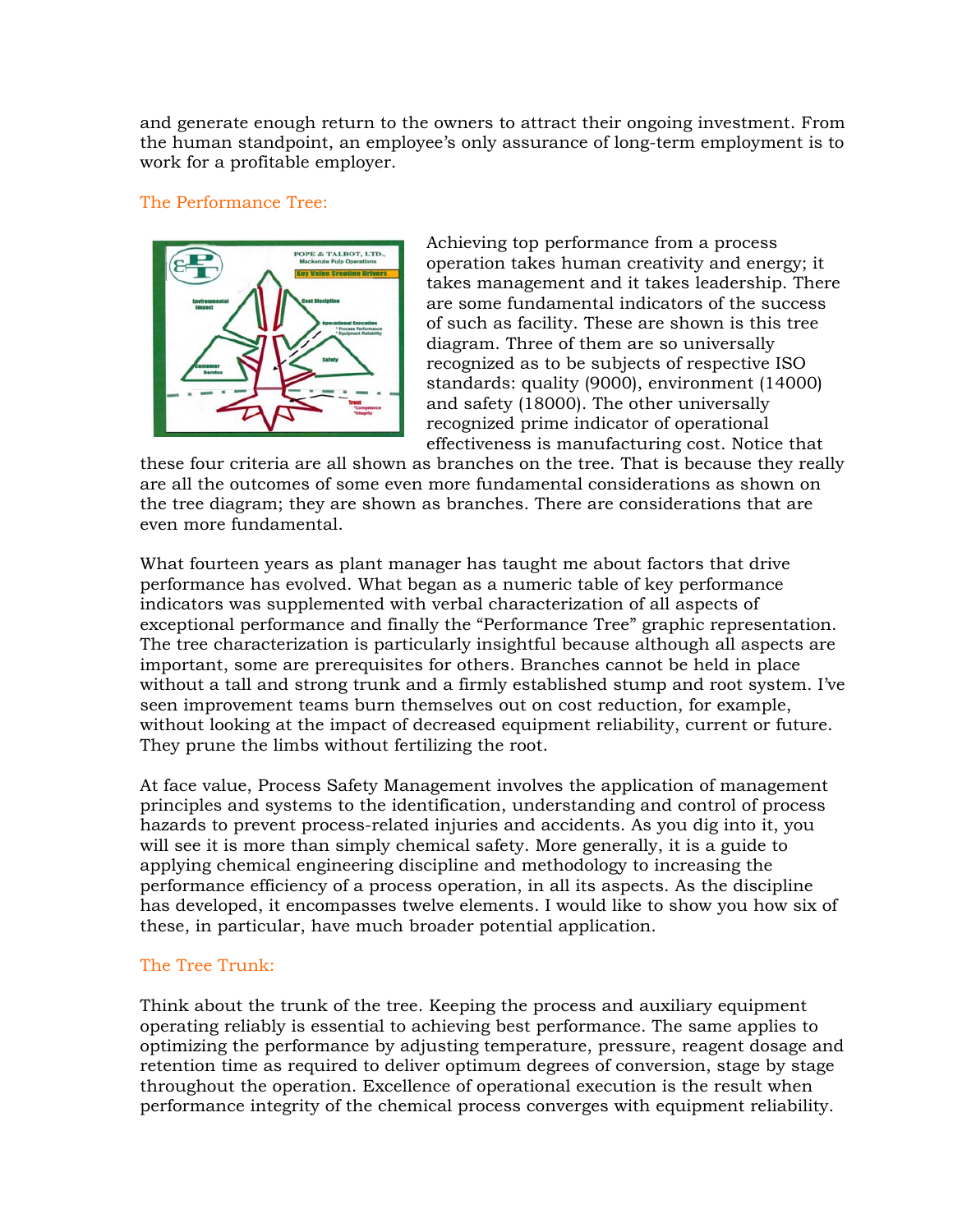And you need both reliable availability of equipment and optimally tuned operating conditions to minimize both variable and unit fixed costs, minimize product variability, minimize exposure to safety risks and minimize environmental impact.

*Process Knowledge and Documentation* is where you have to opportunity to institutionalize your organization's collective experience and wisdom. Operating procedures must be readily accessible and up-to-date! They must cover startup, normal shutdown, emergency shutdown and safe restart as well as normal operating conditions, reasons for them and how to correct deviations.

There's a growing tendency for this management of information to be performed electronically, making knowledge readily accessible from computer terminals at critical locations throughout the mill. Centralized common access makes it easy to provide updates on a timely basis. The caution however is that you must use hard copies very prudently since there is no assurance they are current!

*Capital Projects and Design Procedures*, on an operational level, represent your one chance to get things absolutely right in the first place. Go right back to basics, looking rigorously at the design intent for each component. Your review must then loop back to the company's project management system to communicate identified hazards and suggested improvements to process development/design teams. These same methods are also applicable to modifications of existing facilities including what must be done as you debottleneck an operation and push throughput to 130% of the original rating. Don't think of it as running at overcapacity; think of it as modifying your operating specifications.

*Process and Equipment Integrity* includes reliability engineering, materials of construction, fabrication and inspection procedures, installation procedures, preventive maintenance and pre-start safety reviews. Preventive maintenance efforts must identify critical units, establish frequency, ensure discipline in performing the schedule as developed and ensure proper keeping of records!

Alarms and instrumentation are often overlooked because they do not necessarily show up as reportable lost tonnes. But they do represent potential losses in process efficiency through quality variability and chemical consumption and they do pose safety implications! It is essential to identify what's critical and to apply control to possible changes. There must be a regular check and test discipline.

Excellence of operational execution is the result when process performance and equipment reliability converge. Now let's talk about the stump and root system.

## The Stump and Root System:

Steven Covey, in his book "Principle-Centered Leadership"5, says there are two fundamental principles to developing the trust that is essential to being successful as a leader: integrity, which comes from character, and competence which is what you can do. Trust is essential: between union and management, between support staff and line, between production and maintenance, between manufacturing and marketing and between corporate and the operating location. Without it, you are in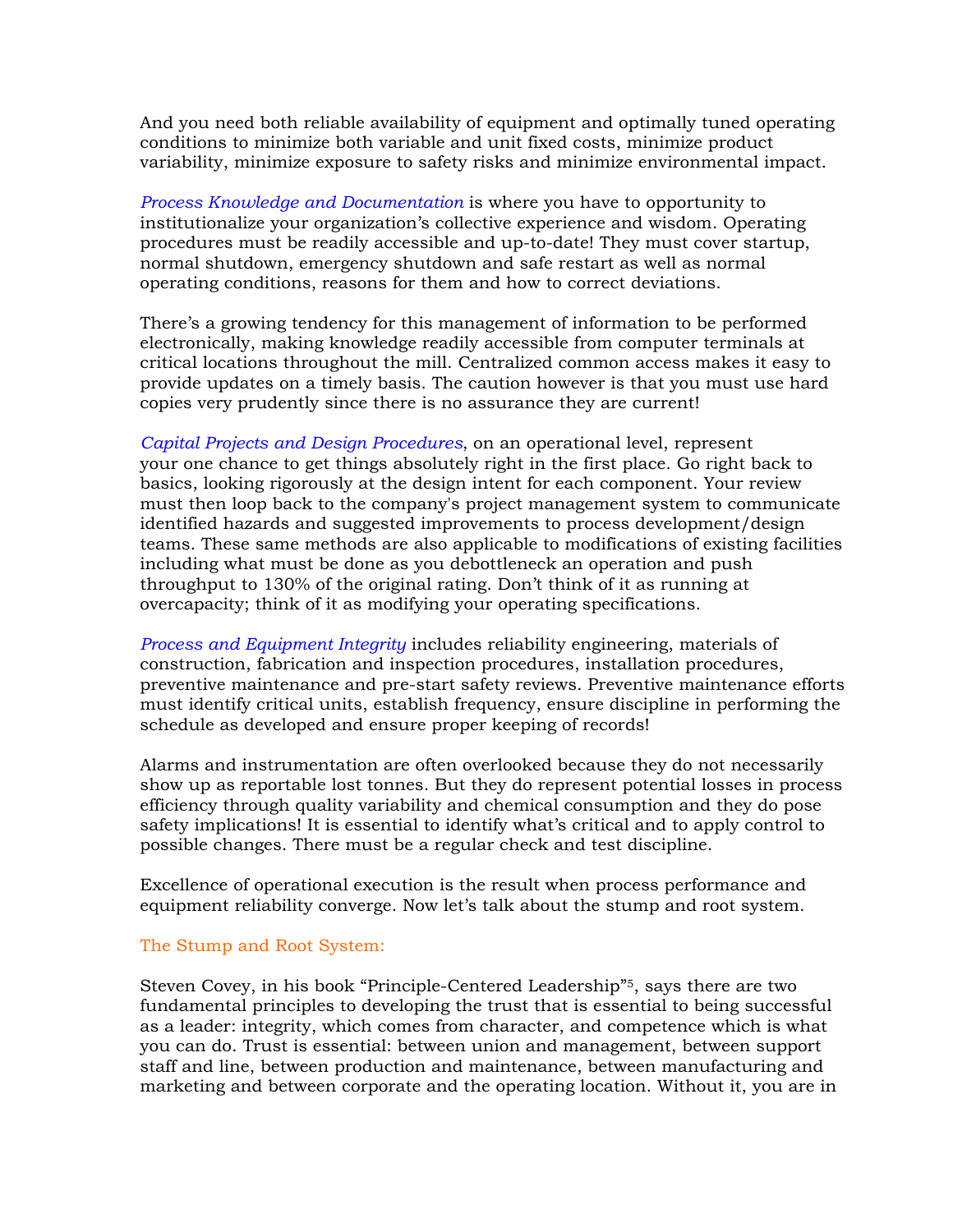a mess, big time! Trust is the roots of the tree! You can overcome a lack of competence by training and practice but lack of integrity can be a fatal flaw.



As much as integrity is essential, there is more to it than simply telling the truth. People have to see that you are being honest. Work at making yourself a more effective knowledge broker. Become better than average at translating jargon into terms the "average person" can understand; help other people express their views. Learn to relate to the people you are talking with when gathering information and sharing knowledge. Work at developing your big picture thinking.

Most North American corporations today are overmanaged and underled. Although companies pay some attention to development of their managers, only the truly successful

companies actively nurture their leaders at every level. The fundamental purpose of management is to keep the current system functioning. The fundamental purpose of leadership is to produce useful change, especially continuous change. You need a healthy balance of the two, just as every successful company must balance stability with change to thrive in both the short- and the long-term.

*Accountability* in successful process safety management makes senior managers accountable for being accessible to their people for support and guidance in decision making and for resolving priority conflicts among safety, production and cost control. Managers must communicate process safety accountability so there are no gaps in coverage. You have to lead from the front, not from the top. Management must communicate philosophical and specific aspects of process safety management and make it compatible with constraints and availability of resources.

Management accountability, at all levels, is where you put the "teeth" into your best intentions. One place to lock in this commitment is to translate those intentions into standards in each renewal of performance plans, annually or more often. This makes it possible to commend or correct accountability performance at salary review time.

*Process Risk Management* tackles the reality that if threats and opportunities are not identified, they are not addressed! This covers hazard identification and operational risk analysis and alternative approaches to risk reduction. Management of residual risk, process management during emergency situations, supply chain risk management and the concept of tolerable risks all must be considered. Hazard identification is the most important aspect of risk management.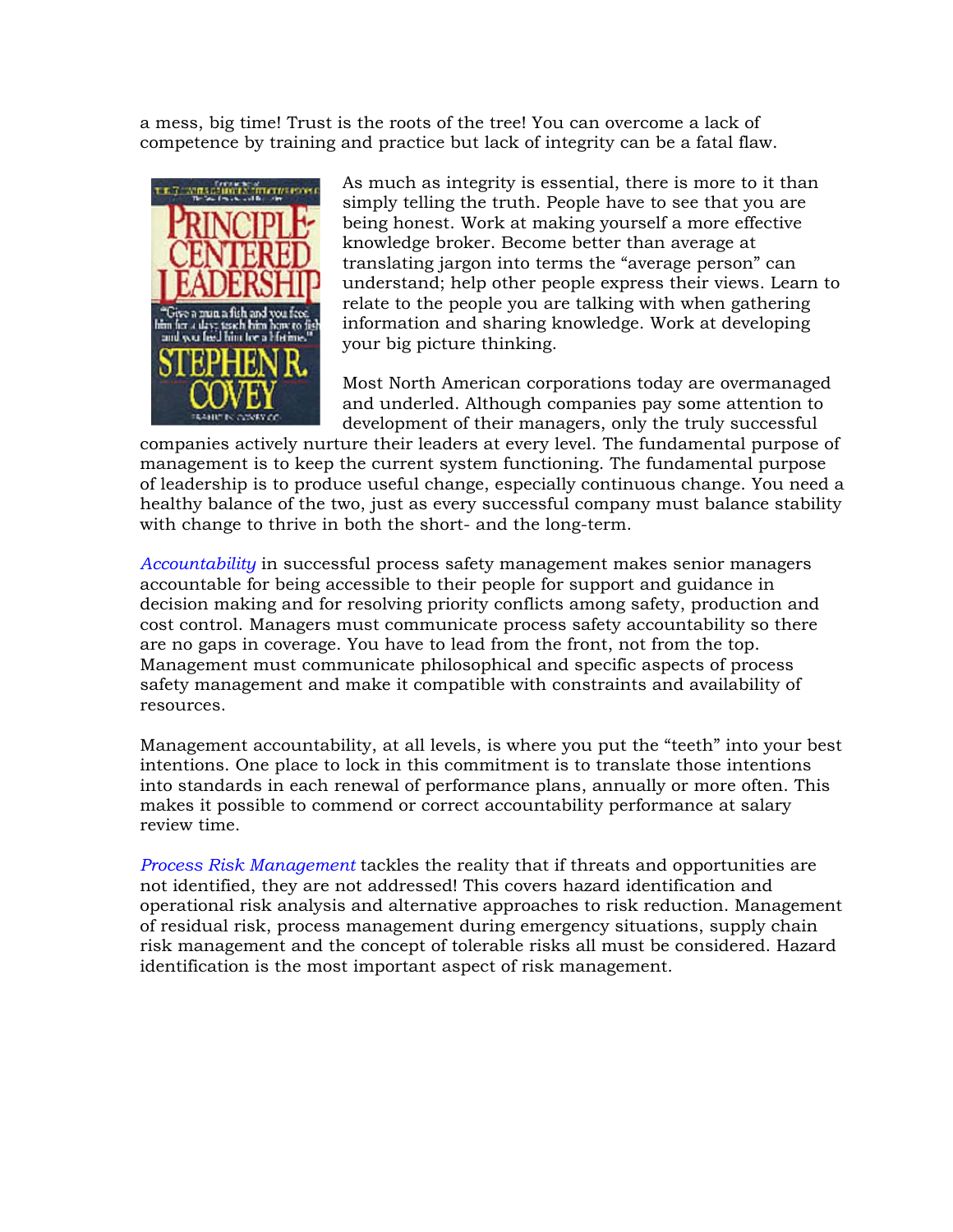Risk optimization requires that you understand the experience, culture, systems and environment aspects of your total risk situation. Early on you must acknowledge the utter impossibility of eliminating all risks. You must optimize by clearly stating objectives, identifying threats and opportunities, and assessing impacts and abilities. Then the strategy must start/stop, maximize/minimize, retain or share the risks.

Incident Analysis is the term I use rather than the more traditional "incident investigation". Analysis implies a process less judgmental and more likely to foster trust since it signals more openness to learning from experience. Learning from incidents means you must analyze even the potentials, the near miss situations. Do the analysis promptly and involve competent knowledgeable people; use third party participation if appropriate.

The resulting report must include sound, root-cause identification and following up with action to prevent recurrence. If the analysis report does not clearly state who is going to do what by when, it simply has not done the job. Communication of the outcome is essential so that all parties involved and interested know what is going to be done differently from now on. Then walk the talk and do it!

*Enhancement of Process Safety Knowledge* addresses the need to design for continuous improvement so you have a system to proactively seek out new process knowledge and documentation from internal and external sources. Knowledge of technology and systems is growing and concurrently safety requirements are becoming more stringent. So the need for ready access to relevant information is crucial.

Managers now must be effective leaders, capable of implementing decisions, aligning resources, reconciling and resolving, stressing common ground rather than areas of difference; skillful collaboration, coaching and empowering persuading and motivating, representing other peoples' ideas, giving expert advice effectively enabling other people to use information. Earlier approaches to process safety management did not include increasing process knowledge as an explicit element, although some addressed the general intention through overall policy statements.



Big picture thinking and the ability to see patterns in what is going on around you is not as closely linked, as you might think, to pure rational IQ. That is because it comes from a different area of the brain than rational thought does. Daniel Goleman, in "Emotional Intelligence" states that top performance under pressure is largely attributed to a considerably above average ability to detect and recognize patterns and trends unfolding. This capacity grows stronger with life experience. The classic term for this phenomenon is wisdom, as opposed to pure intelligence. People respect wisdom when it is coupled with honesty.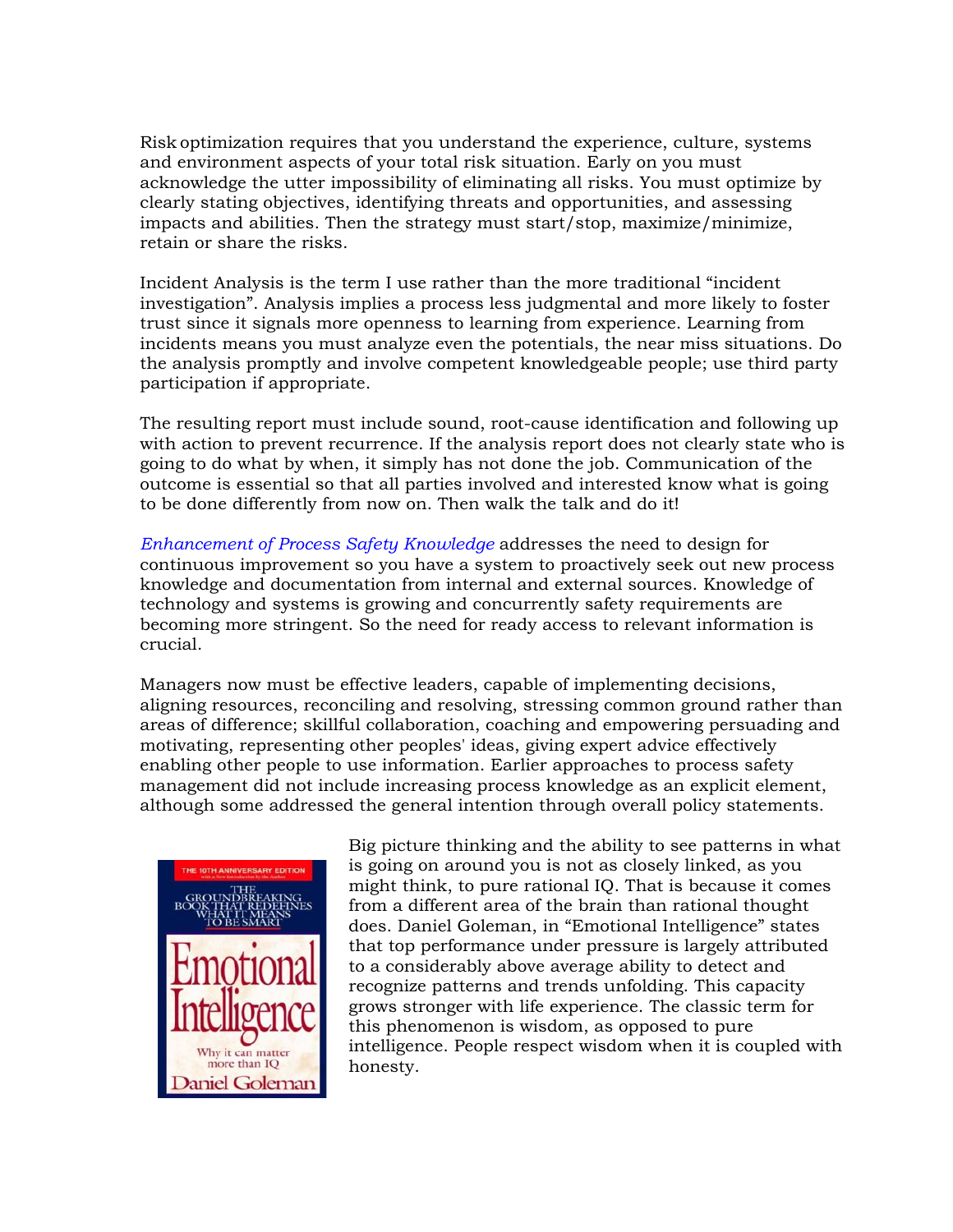## **Convergence**

The evolution of process safety from a purely technical issue to one that demands no-nonsense management approaches was essential to continued process safety improvement. Although the roots are in chemical process safety and for facilities handling hazardous materials, the discipline is more broadly applicable to the optimization of risks, through crisply focused management discipline, particularly when it is reinforced with a professional background in chemical engineering.



I am sure you will find the structured and disciplined approach to improving equipment reliability and process performance will enhance your level of customer service, environmental impact, cost competitiveness and of course safety and the level of trust of all stakeholders. We all gain, as professionals, as citizens and as human beings, when we can make the operational facilities where we work and the communities where we live safer for everyone.

## References

- 1. Editorial Team, "Process Safety Management" 3rd Edition, Canadian Society for Chemical Engineering, Process Safety Management Division, Ottawa, Ontario, 2002.
- 2. Boughner, R. Thomas, "The Discipline of Process Safety Management and How It's Relevant to the Pulp and Paper Industry". Presented at Pulp and Paper Technical Association of Canada, PacWest Spring Conference, Harrison Hot Springs, British Columbia, May 2003.
- 3. Boughner, R. Thomas, « La gestion de la sécurité opérationnelle; Pertinence de cette discipline dans l'industrie des pâtes et papiers». Publication pending in les Papetieres du Quebec, mai-juin 2004.
- 4. Covey, Stephen R. "Principle-Centered Leadership: Strategies for Personal & Professional Effectiveness", ISBN: 0671792806, Simon & Schuster Trade, January 1992.
- 5. Kotter, John P. "What Leaders Really Do", ISBN: 0875848974, Harvard Business School, April 1999.
- 6. Bolles, Richard N. "What Color Is Your Parachute? 1992: A Practical Manual for Job-Hunters & Career Changers", ISBN: 0898154391, Ten Speed Press, Berkeley, 1992.
- 7. Goleman, Daniel "Emotional Intelligence", ISBN: 0553375067, Bantam Books,New York, 1995.